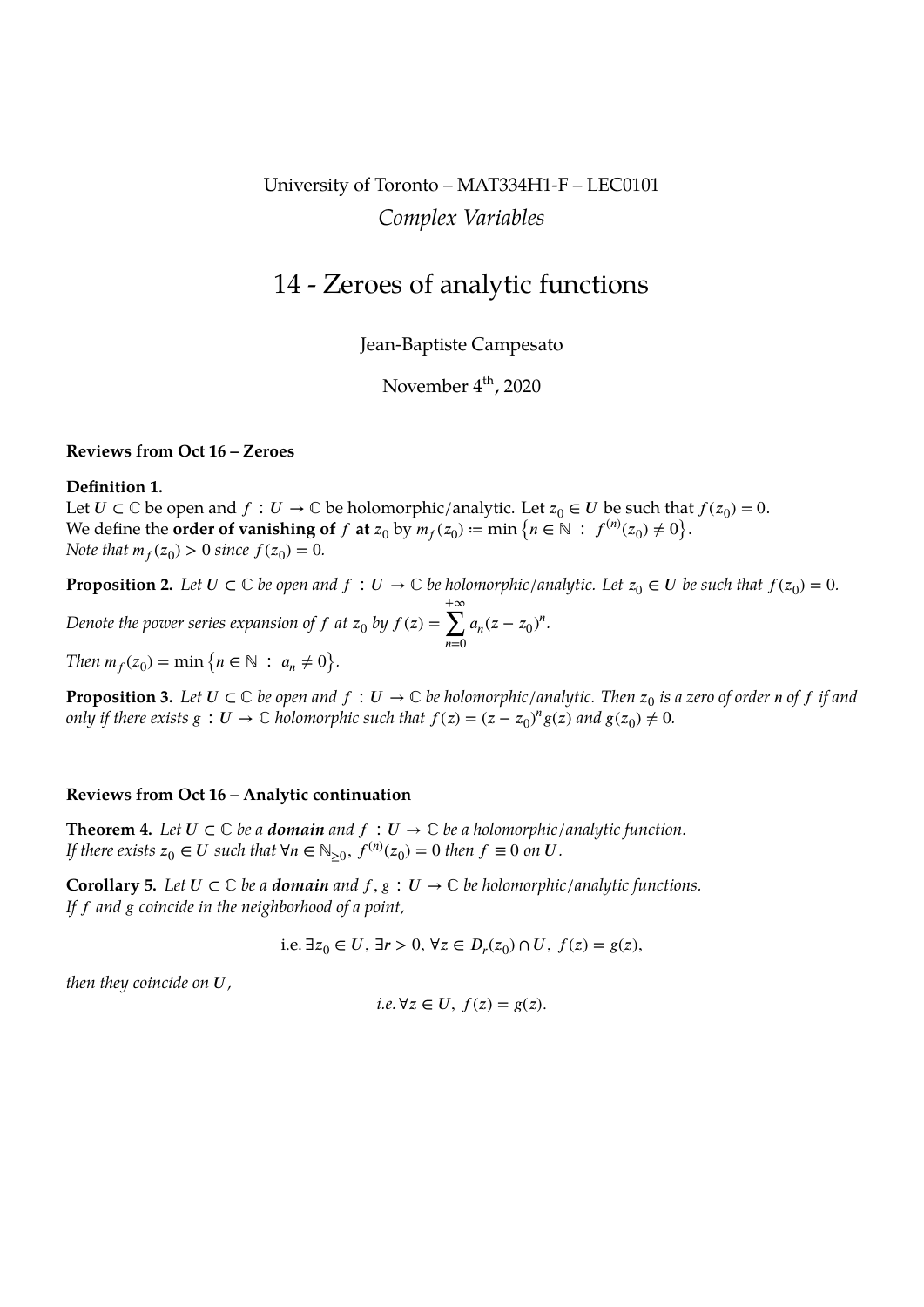# **Isolated zeroes**

It is actually possible to strengthen the previous results.

**Theorem 6.** Let  $U \subset \mathbb{C}$  be a domain and  $f : U \to \mathbb{C}$  be a holomorphic/analytic function. *Then either*  $f \equiv 0$  *or the zeroes of*  $f$  *are isolated*  $\star$  *: if*  $f(z_0) = 0$  *then there exists*  $r > 0$  *such that*  $D_r(z_0) \subset U$  *and*  $\forall z \in D_r(z_0) \setminus \{z_0\}$ ,  $f(z) \neq 0$ .

*Proof.* Assume that  $z_0$  is a non-isolated zero of  $f$ .

We know that  $f$  admits a power series expansion  $f(z)$  = +∞  $\sum_{n=0}$  $a_n(z-z_0)^n$  in a neighborhood of  $z_0$ .

Assume by contradiction that there exists a smallest  $n \in \mathbb{N}_{\geq 0}$  such that  $a_n \neq 0$  then  $f(z) = (z - z_0)^n g(z)$  where g is holomorphic and  $g(z_0) \neq 0$ .

For every  $n \in \mathbb{N}_{>0}$ ,  $\exists w_n \in \left(D_{\frac{1}{n}}(z_0) \cap U\right) \setminus \{z_0\}$ ,  $f(w_n) = 0$ . But then  $g(w_n) = 0$  since  $w_n \neq z_0$ Then, since  $w_n \xrightarrow[n \to +\infty]{} z_0$ , by continuity  $g(z_0) = \lim_{n \to +\infty} g(w_n) = 0$ . Which leads to a contradiction. Hence  $\forall n \in \mathbb{N}_{\geq 0}$ ,  $f^{(n)}(z_0) = n! a_n = 0$  and  $f \equiv 0$  on  $U$  by Theorem 4.

**Corollary 7.** Let  $U \subset \mathbb{C}$  be a domain and  $f, g : U \to \mathbb{C}$  be holomorphic/analytic functions. *If* − *admits a non-isolated zero*

i.e. 
$$
\exists z_0 \in U, \forall r > 0, \exists z \in (U \cap D_r(z_0)) \setminus \{z_0\}, f(z) - g(z) = f(z_0) - g(z_0) = 0
$$

*then*  $f$  and  $g$  coincide on  $U$ ,

i.e. 
$$
\forall z \in U
$$
,  $f(z) = g(z)$ .

**Corollary 8.** Let  $U \subset \mathbb{C}$  *be a domain and*  $f, g : U \to \mathbb{C}$  *be holomorphic/analytic functions.* Let  $(z_n)_{n\in\mathbb{N}}$  be a sequence of terms in U which is convergent to  $\tilde{z}$  in U and such that  $\forall n\in\mathbb{N}$ ,  $f(z_n)=0$ . *Then*  $f \equiv 0$  *on*  $U$ *.* 

**Remark 9.** The fact that the limit  $\tilde{z} \in U$  is very important. Indeed, let  $f : \mathbb{C} \setminus \{0\} \to \mathbb{C}$  be defined by  $f(z) = \sin\left(\frac{\pi}{z}\right)$ . Then  $f\left(\frac{1}{n}\right) = 0$  but  $f \not\equiv 0$  on  $\mathbb{C} \setminus \{0\}.$ 

Hence, it is possible for the zeroes of  $f$  to accumulate at a point of the boundary of the domain (including  $\infty$ , see for instance  $z_n = \pi n$  for  $f = \sin$ ).

**Homework 10.** Let  $U \subset \mathbb{C}$  be a domain and  $f, g : U \to \mathbb{C}$  be holomorphic/analytic on  $U$ . Prove that if  $fg \equiv 0$  on U then either  $f \equiv 0$  or  $g \equiv 0$ .

**Homework 11.** Let  $U = D_1(0)$ . Find all the holomorphic functions  $f : U \to \mathbb{C}$  satisfying respectively:

1. 
$$
f\left(\frac{1}{n}\right) = \frac{1}{n^2}
$$
  
2.  $f\left(\frac{1}{2n}\right) = f\left(\frac{1}{2n+1}\right) = \frac{1}{n}$ 

**<sup>★</sup> Otherwise stated, if you attend MAT327, either f is constant equal to 0 or {** $z \in U$  **:**  $f(z) = 0$ **} is discrete.**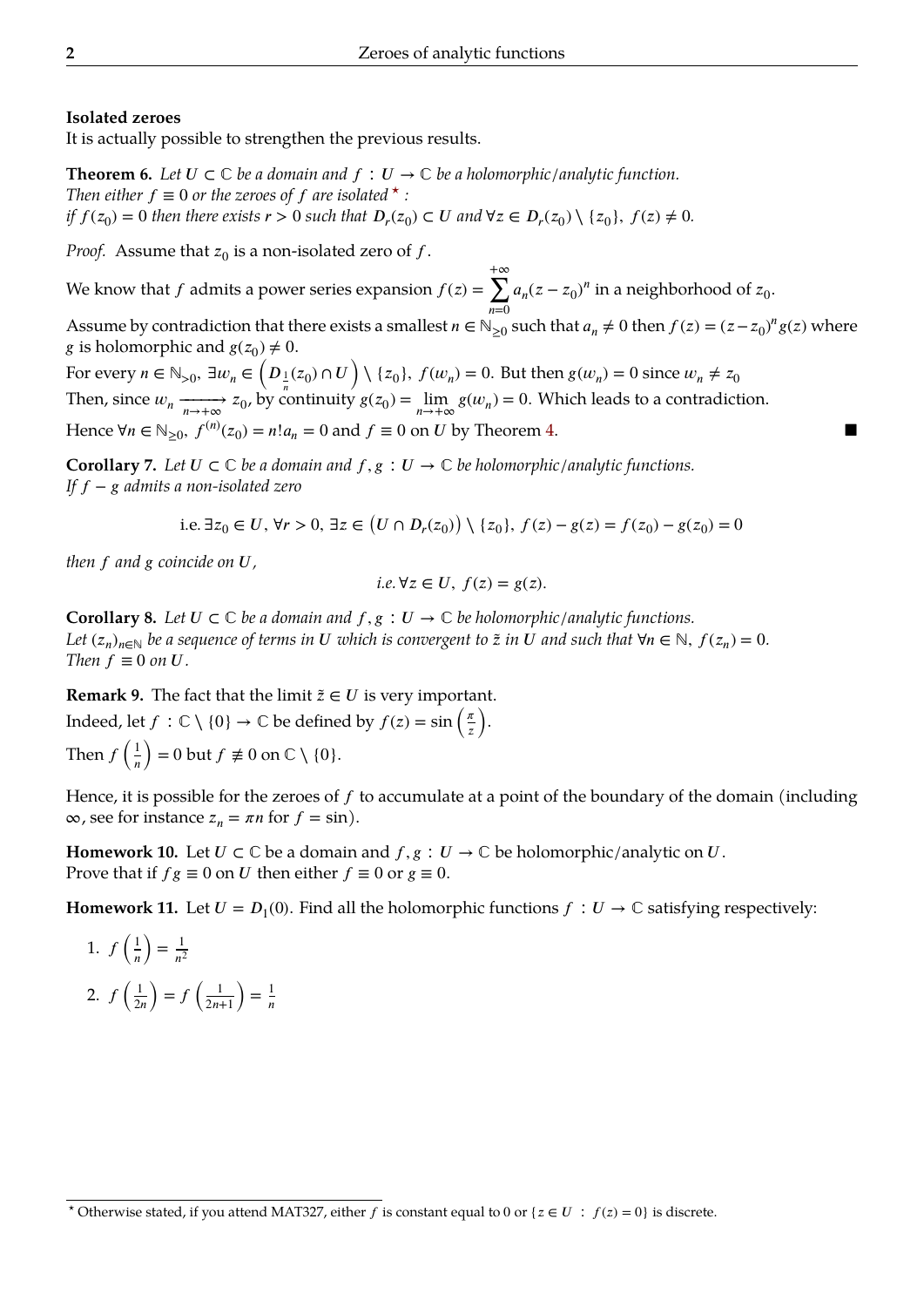#### **Reviews from Oct 23 – Poles**

**Theorem 12.** Let  $U\subset\mathbb{C}$  be open and  $z_0\in U$ . Assume that  $f:U\setminus\{z_0\}\to\mathbb{C}$  is holomorphic/analytic. Then TFAE:

*1.*  $z_0$  *is a pole of f, i.e.*  $\lim_{z \to z_0} |f(z)| = +\infty$ *.* 

2. *There exist*  $n \in \mathbb{N}_{>0}$  and  $g: U \to \mathbb{C}$  analytic such that  $g(z_0) \neq 0$  and  $f(z) = \frac{g(z)}{(z-z_0)^2}$  $\frac{s^{(2)}}{(z-z_0)^n}$  on  $U \setminus \{z_0\}.$ 

*3.*  $z_0$  *is not a removable singularity of*  $f$  *and there exists*  $n \in \mathbb{N}_{>0}$  *such that*  $\lim_{z \to z_0} (z - z_0)^{n+1} f(z) = 0$ .

**Definition 13.** The integer  $n > 0$  in (2) is uniquely defined and we say that  $f$  admits a **pole of order**  $n$  **at**  $z_0$ . **Proposition 14.** The order of the pole  $z_0$  is also:

- The order of vanishing of  $1/f$  at  $z_0$ .
- *The smallest n such that*  $\lim_{z \to z_0} (z z_0)^{n+1} f(z) = 0.$

## **The argument principle**

**Lemma 15** (Logarithmic residue)**.**

- If  $z_0$  *is an isolated zero of*  $f$  *then* Res  $\left(\frac{f'}{f}\right)$  $\frac{d}{dt}$ ,  $z_0$  ) is the order of  $z_0$ .
- If  $z_0$  *is an isolated pole of*  $f$  *then* − Res  $\left(\frac{f'}{f}\right)$  $\frac{d}{dt}$ ,  $z_0$  ) is the order of  $z_0$ .

# *Proof.*

• Assume that  $f(z) = (z - z_0)^m g(z)$  in a neighborhood of  $z_0$  where g is analytic and  $g(z_0) \neq 0$ . Then  $\frac{f'(z)}{f(z)} = m(z - z_0)^{-1} + \frac{g'(z)}{g(z)}.$ We conclude using that  $\frac{g'}{g}$  $\frac{g}{g}$  is holomorphic in a neighborhood of  $z_0$ .

•  $z_0$  is a pole of order *m* of *f* if and only if it is a zero of order *m* of  $\frac{1}{f}$ . We conclude using that

$$
\operatorname{Res}\left(\frac{(1/f)'}{(1/f)}, z_0\right) = -\operatorname{Res}\left(\frac{f'}{f}, z_0\right)
$$

The previous lemma holds at ∞:

# **Lemma 16.**

- If  $\infty$  *is an isolated zero of f then* Res  $\left(\frac{f'}{f}\right)$  $\int_{f}^{L}$ ,  $\infty$   $\int$  *is the order of*  $\infty$ *.*
- *If*  $\infty$  *is an isolated pole of f then* Res  $\left(\frac{f'}{f}\right)$  $\left(\frac{f}{f}, \infty\right)$  is the order of  $\infty$ *.*

*Proof.*  $\infty$  is an isolated zero (resp. pole) of order *m* of *f* if and only if 0 is an isolated zero (resp. pole) of order *m* of  $g(z) = f(1/z)$ . ′ ′ ′

Then 
$$
m = \text{Res}\left(\frac{g'}{g}, 0\right) = \text{Res}\left(\frac{-1}{z^2} \frac{f'(1/z)}{f(1/z)}, 0\right) = \text{Res}\left(\frac{f'}{f}, \infty\right).
$$

■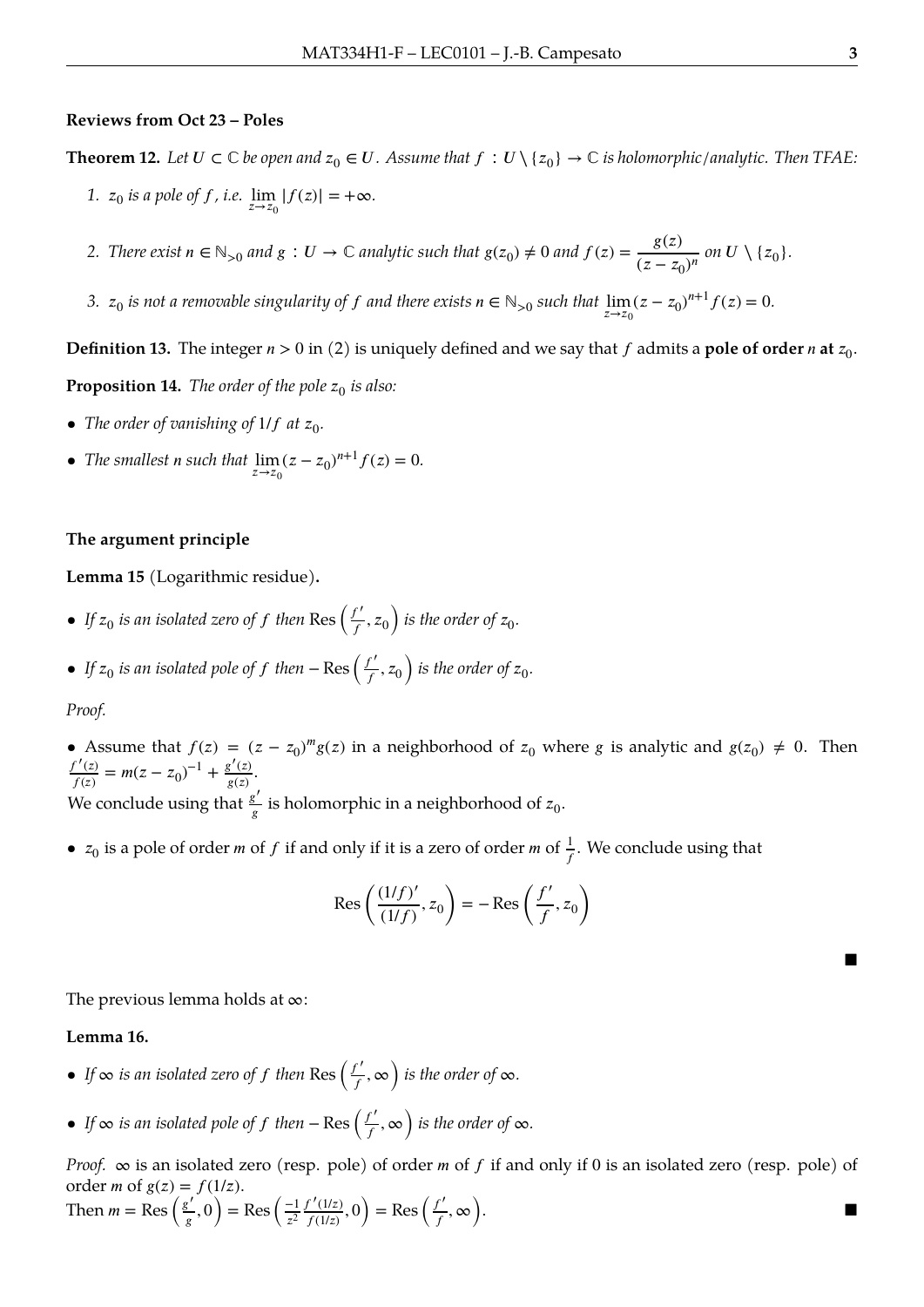## **Theorem 17** (The argument principle)**.**

Let  $U \subset \mathbb{C}$  be open. Let  $S \subset U$  be finite. Let  $f : U \setminus S \to \mathbb{C}$  be holomorphic/analytic. *Let*  $\gamma : [a, b] \to \mathbb{C}$  *be piecewise smooth positively oriented simple closed curve on U which doesn't pass through a zero or a pole of f and such that its inside is entirely included in U.* 

$$
\frac{1}{2i\pi} \int_{\gamma} \frac{f'(z)}{f(z)} dz = Z_{f,\gamma} - P_{f,\gamma}
$$

*where*

*Then*

- $Z_{f,y}$  *is the number of zeroes of f enclosed in*  $\gamma$  *counted with their multiplicites/orders,*
- $P_{f,y}$  is the number of poles of f enclosed in  $\gamma$  counted with their multiplicites/orders.

*Proof.* We apply Cauchy's residue theorem to  $\frac{f'}{f}$  $\frac{\sqrt{a}}{f}$  and then we use the above lemma:

$$
\frac{1}{2i\pi} \int_{\gamma} \frac{f'(z)}{f(z)} dz = \sum_{z \in \text{Inside}(\gamma)} \text{Res}\left(\frac{f'}{f}, z\right) = \sum_{z \text{ zero of } f} \text{Res}\left(\frac{f'}{f}, z_0\right) + \sum_{z \text{ pole of } f} \text{Res}\left(\frac{f'}{f}, z_0\right) = Z_{f, \gamma} - P_{f, \gamma} \quad \blacksquare
$$

**Remark 18.** The value  $\frac{1}{2}$  $2i\pi \int_{\gamma}$  $f'(z)$  $\frac{d}{dx} \frac{d}{dx}$  involved in the previous slide is equal to the number of counterclockwise turns made by  $f(z)$  as  $\overline{z}$  goes through  $\gamma$ .

Indeed, if we set  $\tilde{\gamma}(t) = f \circ \gamma$  then  $\int_{\gamma} \frac{f'(z)}{f(z)}$  $\frac{f'(z)}{f(z)}dz = \int_{\tilde{\gamma}} \frac{1}{u}$  $\frac{1}{w}dw$ .

Assume for instance that  $\tilde{\gamma} : [0, 1] \to \mathbb{C}$  is defined by  $\tilde{\gamma}(t) = z_0 + re^{2i\pi nt}$  where  $n \in \mathbb{Z}$ . Then  $\frac{1}{2}$ 1

 $2i\pi$   $\int_{\tilde{\gamma}}$  $\frac{1}{w}$ d $w = n$  which is the number of counterclockwise turns made by  $\tilde{\gamma}$  around  $z_0$ .

Then the conclusion of the previous statement can be rewritten as

changes of 
$$
\arg(f(z))
$$
 as  $z$  goes through  $\gamma$   

$$
2\pi = Z_{f,\gamma} - P_{f,\gamma}
$$

That's why it is called *the argument principle*.

# **Rouché's theorem**

**Theorem 19** (Rouché's theorem – version 1)**.**

*Let*  $U \subset \mathbb{C}$  *be open,*  $f, g : U \to \mathbb{C}$  *be two holomorphic/analytic functions on*  $U$ *, and*  $\gamma : [a, b] \to \mathbb{C}$  *be a piecewise smooth simple closed curve on*  $U$  whose inside is also included in  $U$ . *Assume that*

$$
\forall t \in [a, b], \, |g(\gamma(t))| < |f(\gamma(t))|
$$

*Then*  $f$  and  $f + g$  have the same number of zeroes inside  $\gamma$ , counted with multiplicities.

*Proof.* For  $t \in [0, 1]$ , set  $\varphi_t(z) = f(z) + (1 - t)g(z)$  and  $h(t) = \frac{1}{2i}$  $2i\pi \int_{\gamma}$  $\varphi'_t(z)$  $\frac{\partial f(z)}{\partial q(z)}dz$ . The function *h* is continuous since  $\varphi_t$  doesn't vanish on  $\gamma$ , indeed for  $z \in \gamma$ 

$$
|\varphi_t(z)| \ge |f(z)| + (1-t)|g(z)| \ge |f(z)| - |g(z)| > 0
$$

Hence  $h$  is a continuous function taking values in  $\mathbb Z$  (by the principle argument), so it is constant. Hence  $h(0) = h(1)$ , i.e.  $Z_{f+g,\gamma} - P_{f+g,\gamma} = Z_{f,\gamma} - P_{f,\gamma}$  by the principle argument. But these functions have no poles in the inside of  $\gamma$ , hence  $Z_{f+g,\gamma} = Z_{f,\gamma}$ .